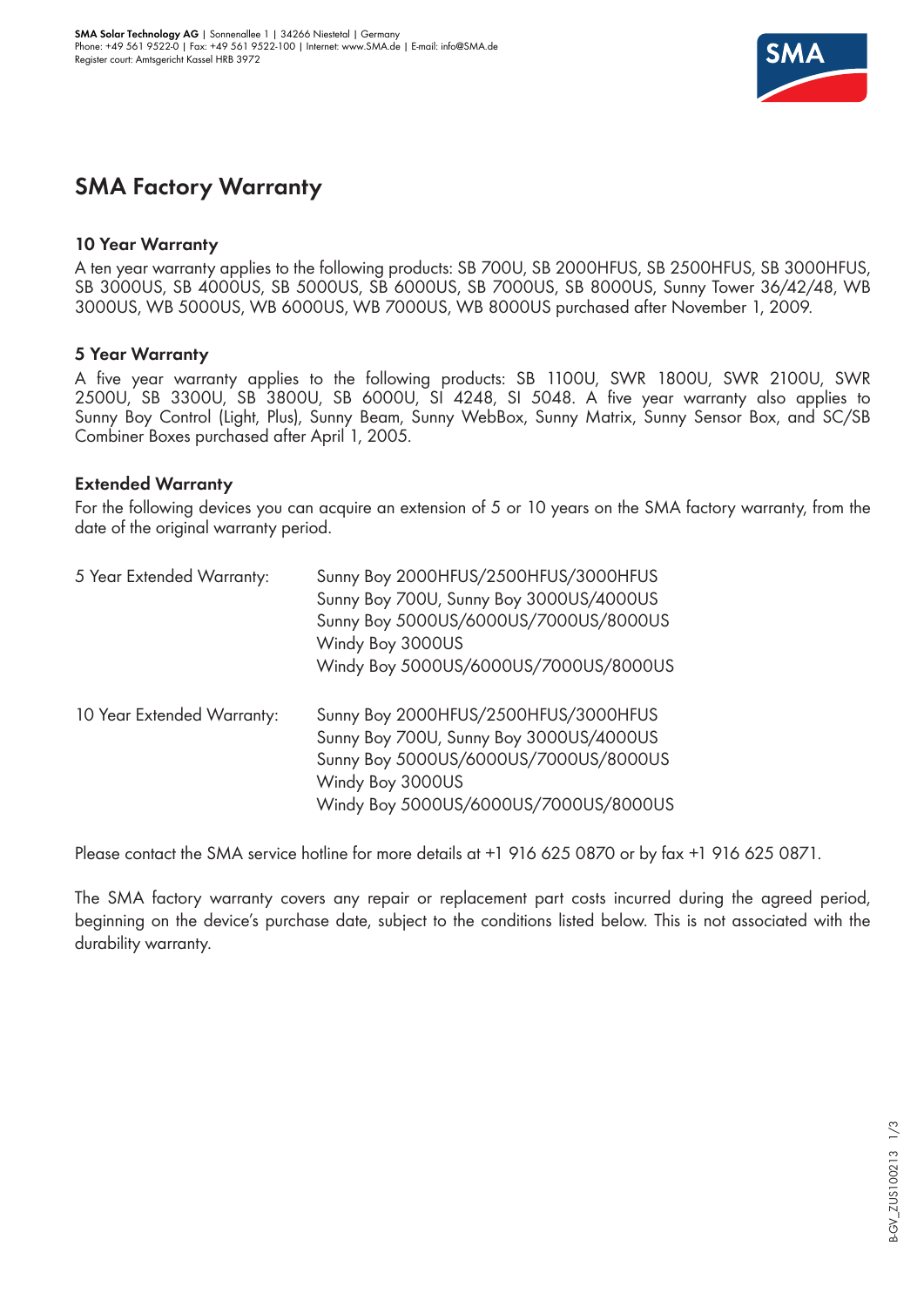# **Warranty Conditions**

If a device becomes defective during the relevant SMA factory warranty period, one of the following services, as selected by SMA, will be performed at no charge for materials or labor costs:

- Repair at SMA, or
- Repair On-Site, or
- Exchange for a Replacement Device (of equivalent value according to model and age).

In the case of an exchange, the remainder of the warranty eligibility will be transferred to the replacement device. In such an event, you would not receive a new certificate, as your eligibility is documented at SMA.

For determination of warranty eligibility, please submit a copy of the purchase receipt, or a copy of the warranty certificate, and if applicable, evidence of the warranty extension. The type label on the device must be completely legible. Otherwise, SMA is entitled to refuse to provide warranty services.

Please report defective devices to our service hotline at +1 916 625 0870 or by fax to +1 916 625 0871 providing a brief description of the fault. On workdays, we generally send an equivalent replacement device, packaged appropriately for transport, within 48 hours. The defective device is to be packed in this transport packaging for return transport to SMA. If the warranty applies, and if SMA has a branch, or service partner, in the country in which the device is operated, the transport costs are covered by SMA.

# **Exclusion of Liability**

Warranty claims and liability for direct or indirect damage are excluded if arising from:

- Transport Damage,
- Incorrect Installation or Commissioning,
- failure to Observe the Maintenance Regulations and Intervals,
- Modifications, Changes or Attempted Repairs,
- Incorrect Use or Inappropriate Operation,
- Insufficient Ventilation of the Device,
- failure to Observe the Applicable Safety Regulations,
- force Majeure (e.g. lightning, overvoltage, storm, fire), or
- Cosmetic Shortcomings (which do not influence the supply of energy)

Further-reaching or additional claims due to direct or indirect damage, especially claims for compensation for damages due to loss of profits or due to costs arising from disassembly and mounting, are excluded if no legally mandatory liability applies.

In addition, our general terms and conditions of delivery apply. They can be downloaded from www.SMA-America.com. If requested, we can also send you a copy of our general terms and conditions of delivery. Please contact our service hotline at +1 916 625 0870.

**SMA America, LLC** 4031 Alvis Court, Rocklin, CA 95677 Tel +1 916 625 0870 Fax +1 916 625 0871 www.SMA-America.com